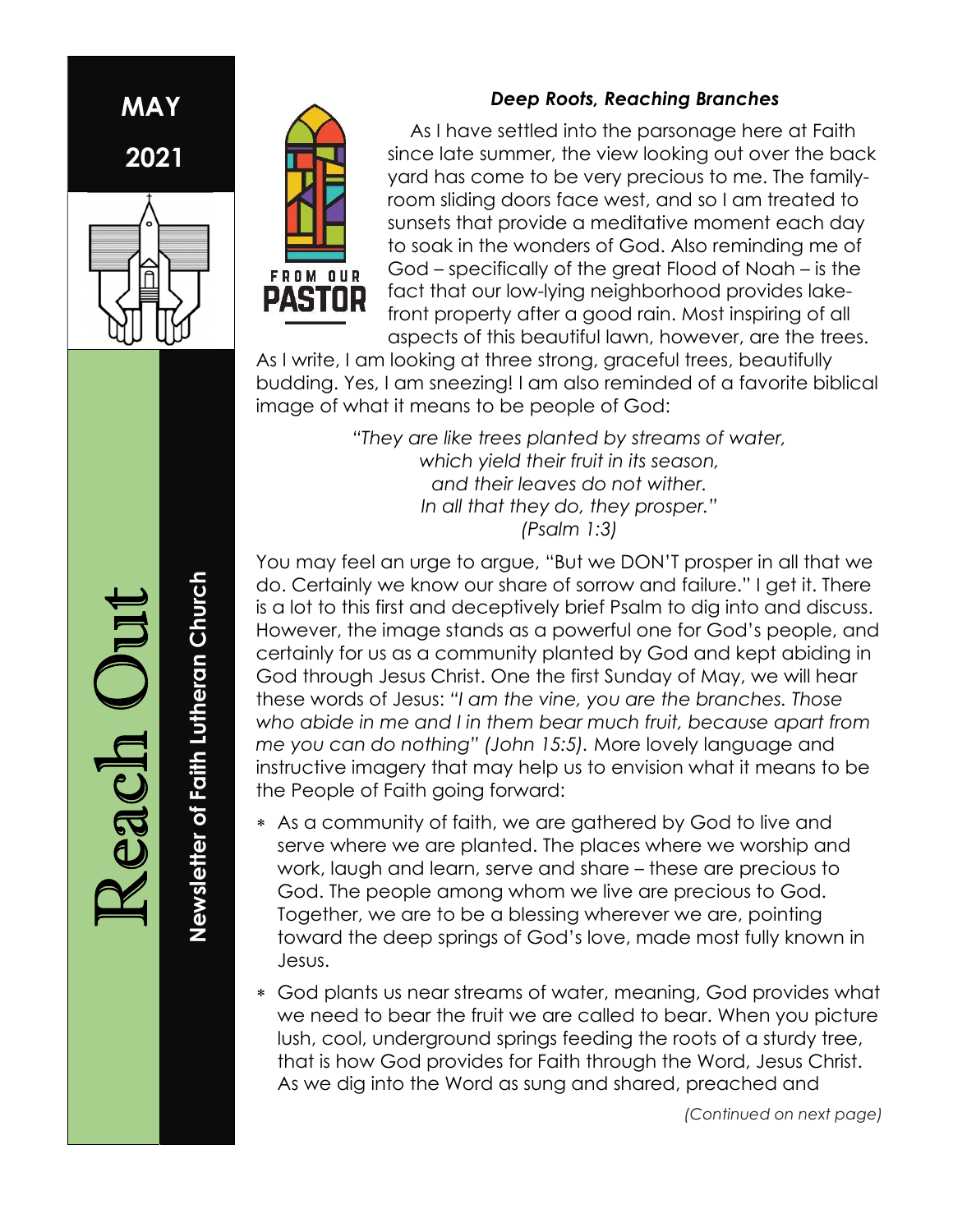From Our Pastor (continued from page 1)

 taught, eaten and drunk and bathing the baptized, our roots grow both deep and wide. We WILL be fed and provided for.

 As our roots grow deep in God's goodness, so our branches will be strengthened to reach out, with all sorts of resources meant to spread God's love. The symbols are as rich as the variety of ways Faith can blossom for other' sakes: seed-laden whirligigs; leaves to give shade; corners to host birds' nests; buds to yield wondrous flowers and nourishing fruit. We WILL be a blessing beyond base of the trunk – that is, beyond our corner of So. Branch and Beekman.

In this season of returning outside and returning to old (and new) ways of gathering, we are first and foremost fed with God's promise: as we abide in God's Word, as our roots sink more deeply into dependence on the nourishment God provides, our "leaves will never wither."

There, perhaps, is a shorthand, an image, for the basics of the life of Faith:

Roots growing deeper in Christ Branches stretching wider in love

In Christ, Pastor Jill



### LATE-SPRING BOOK DISCUSSION Austin Channing Brown's I'm Still Here: Black Dignity in a World Made for Whiteness

I hope some folks have had the chance to begin reading Brown's reflections on her experiences as a Black woman, working and traveling largely in environments with other people of Christian faith, yet still in "a world made for whiteness." We will schedule discussion sessions to begin in June. (Look for a survey to determine interest and day/time preferences.) Meanwhile, here is a link to the discussion guide we will make use of in most sessions (left side of the web page): http://austinchanning.com/printables Questions or other desire to touch base? Contact me (Pastor Jill)!



Pastor Jill takes her weekly sabbath on Fridays. She is available to attend to emergencies. All other messages will be returned on Saturday or, if not urgent, on Monday morning.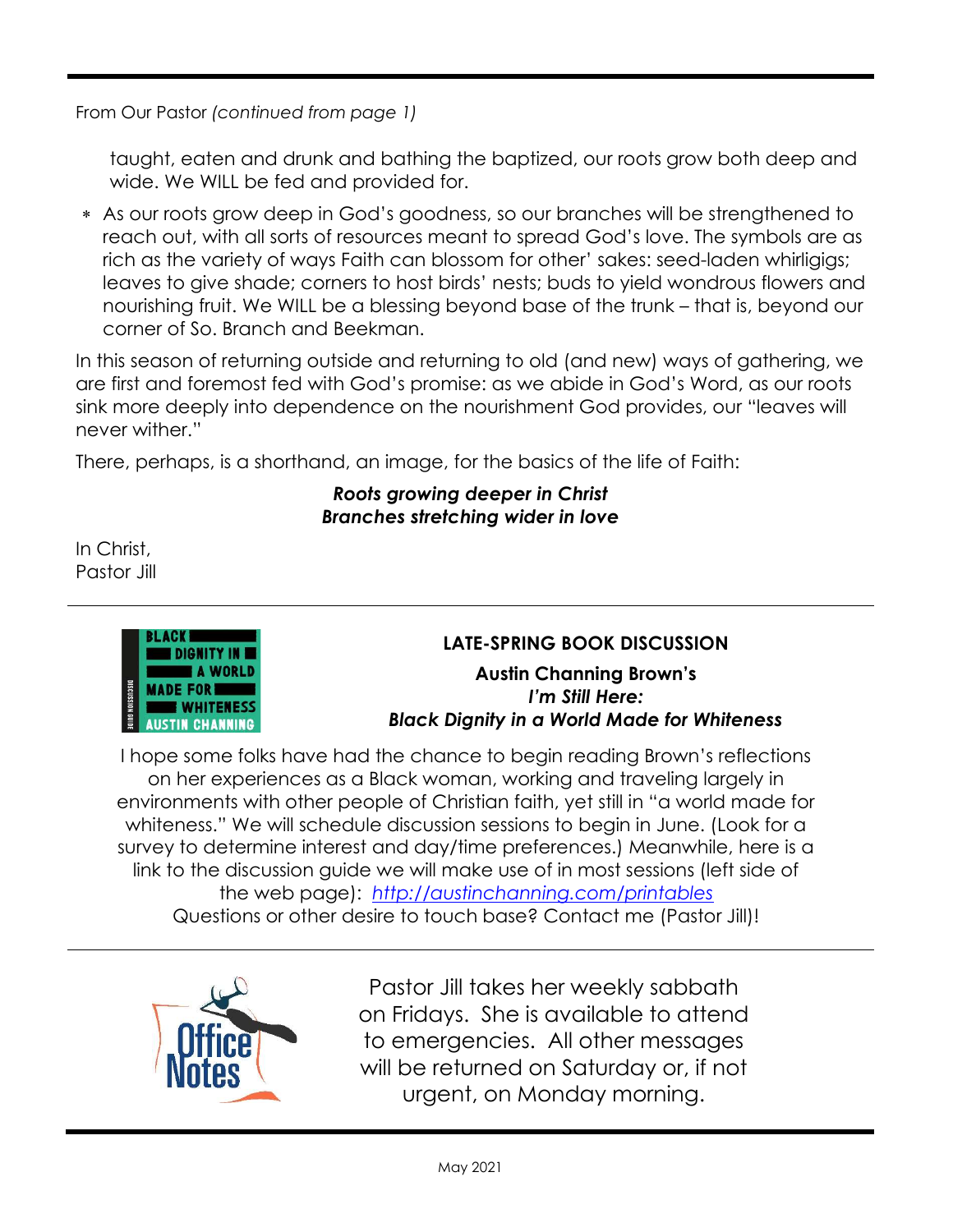

We're in the process of updating our email accounts! You will soon be able to use the email links below to contact the staff or some of our committees directly. Watch your email for information on when it's official!

Office - office@faithlutherannj.org

Pastor Jill - pastor@faithlutherannj.org

Becky - music@faithlutherannj.org

Debra - youth@faithlutherannj.org

Have a finance question? You can contact the Finance Committee at finance@faithlutherannj.org

Want to speak with someone about our Stewardship campaign? Simply email them at stewardship@faithlutherannj.org



With the return to in-person worship, we are looking for help with our services. Please contact the church office if you would like to volunteer for any of the roles listed below. No experience necessary…training is available!

Acolyte – Participate at the worship services by lighting the candles, carrying the cross at special services, assisting with communion and collection of the offering plates.

Altar Guild – Work in teams to prepare the altar for Holy Communion and clean up after worship.

Assisting Minister – Assist the Pastor in leading worship services and distribution of communion.

**Communion Bread Supply** – Provide communion bread (baked at home or store bought) for Sunday and special worship services.

Lector – Read the lessons and psalmody during regular and special services. The readings are provided in advance of the service.

**Offering Counters** – Teams of two or three work together to count the church offerings on assigned Sundays (typically every six weeks). Open envelopes, count donations, complete Counter Sheet, prepare and deposit money in bank.

Usher – The ushers serve as God's host by assisting visitors and members before and during the worship services. Each service has a team of two ushers who will distribute bulletins, collect the of offering, direct people during communion and straighten up the sanctuary after each service.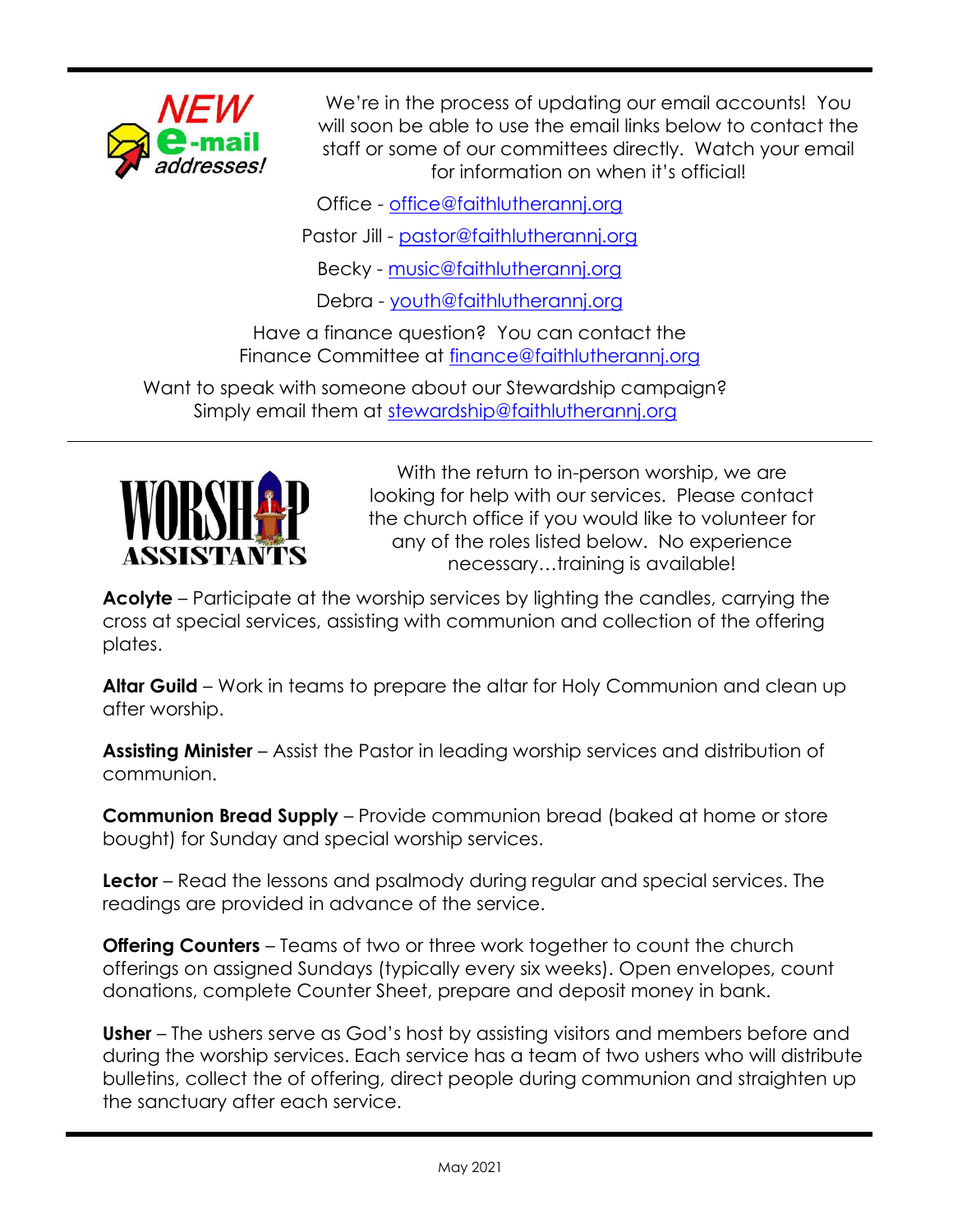

Since the beginning of the COVID-19 pandemic, it has been the primary focus of our church council to do our Christian best at protecting the health of our members and our community while providing worship, education, outreach and fellowship to all.

We understand that some members want to resume worship indoors, while others feel more comfortable worshiping outdoors or at home. The Worship & Music committee has planned a worship schedule

through June 2 to include both indoor and outdoor worship. According to the worship guidelines adopted by council, there can be no singing indoors and reservations are required. Because there are no time or gathering size restrictions for outdoor worship, we can sing and partake in the sacrament of baptism and communion.

All worship services will continue to be livestreamed on Facebook at 9:30 AM. We are inquiring about a new camera and sound equipment.

If Somerset county continues 3 weeks with a CALI score of 2 or lower, **Faith will have indoor** worship on Sunday, May 9, 2021. We are excited to worship in-person with you every week, whether indoor or outdoor. Please check your email or Facebook for changes due to weather or county COVID reports.

We welcome questions and input for our next committee meeting Tuesday, May 18, at 7:15 PM (zoom link on https://www.faithlutherannj.org/calendar/)

- May 2 **Canadian Couldoor worship with Baptism**
- May 9 **Indoor worship**
- May 16 **May 16 Cullet Accord Culture** Outdoor worship with Holy Communion
- May 23 (Pentecost) Outdoor worship with Holy Communion
- May 30 (Holy Trinity) Indoor worship
- June 6 (Pastor Jill's Installation) Outdoor worship

### Outdoor worship guidelines:

For your health and the good of our neighbors, please...

- 1. Park across the street if you are able.
- 2. Bring your own chair or ask the usher for a folding chair.
- 3. Wear a face mask and keep a 6 foot distance between groups.
- 4. Sign-in at the usher table and pick up your bulletin and communion kit.
- 5. Singing during worship is encouraged, with safety precautions.
- 6. Restrooms are open, but all other rooms in the building are closed.

#### Indoor worship guidelines:

- 1. Please arrive between 9:20-9:30 AM. Ushers will show your assigned seats. Please leave a 6 foot distance in line to avoid crowding.
- 2. All people are required to wear a mask that covers their mouth and nose at all times.
- 3. Offering will be collected in the narthex when entering, not during worship.
- 4. Bulletins will be placed on assigned seats and should be taken home at the end of worship.
- 5. Once seated, please remain in your seat, except for the purpose of using the restroom.
- 6. Singing is not permitted and speaking is discouraged.
- 7. At the end of worship, please exit the sanctuary in a single line, moving towards the pulpit door.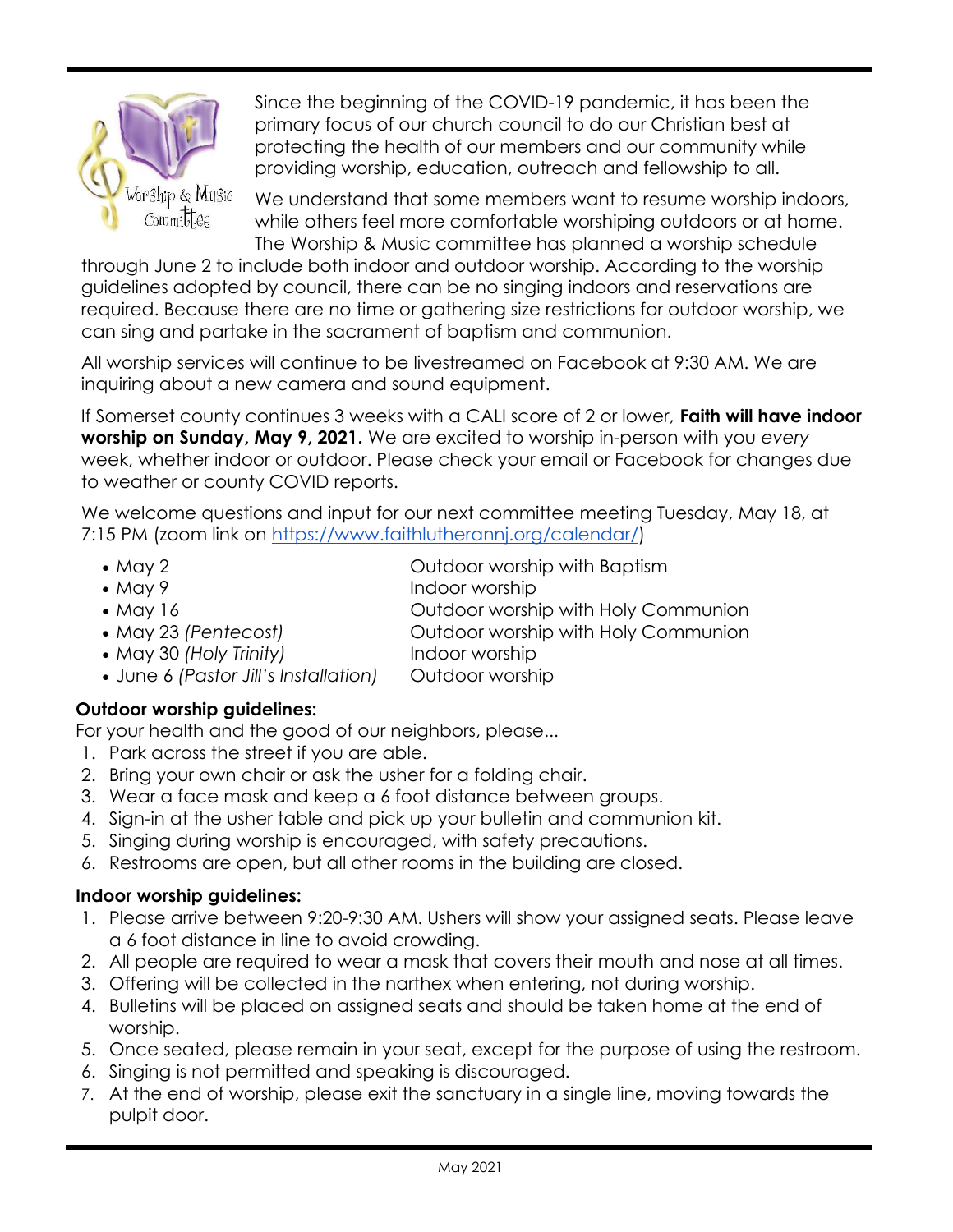



On Saturday, April 24, we celebrated the Holy Baptism of Kristian James Farreny, son of Erin and Kristopher, born on February 21, 2021. His sponsors were Dana Morris and Kevin Williams.



Fellowship Time, On-line! Do you have a mind for trivia? Do you have a spare 45 minutes? Or do you just enjoy battling wits with fellow Faith members? Evangelism would like to invite you to join us for a Kahoot Trivia Game Night on Wednesday, May 12, from 7:15 to 8:00 p.m. Please note: trivia will be general, all ages are welcome and there will be NO prizes other than bragging rights and laughter. Please join us via this Zoom Link: https://us02web.zoom.us/j/86051100446



The Property Committee has scheduled a Spring Work Day for the church property on Saturday, May 15, from 8:00 AM-Noon (rain date is May 22). Please contact Mike Pfau (cmichaelpfau@gmail.com) or Barbara Turck (bturck3510@comcast.net) if you are available.



# ANNUAL MEETING

The Annual Meeting of the Congregation will be held on Sunday, June 27, following worship.



A heartfelt thank you to all the members of Faith that have pledged during the current campaign. For those that have not completed the giving form yet, please check for an email from FLC Stewardship Committee (stewardshipcommittee flc@comcast.net). We will gladly accept your pledges in the month of May. If you need additional information or a resend of the information, please contact Brenda Overcash (bovercas@gmail.com – 908-359-7279).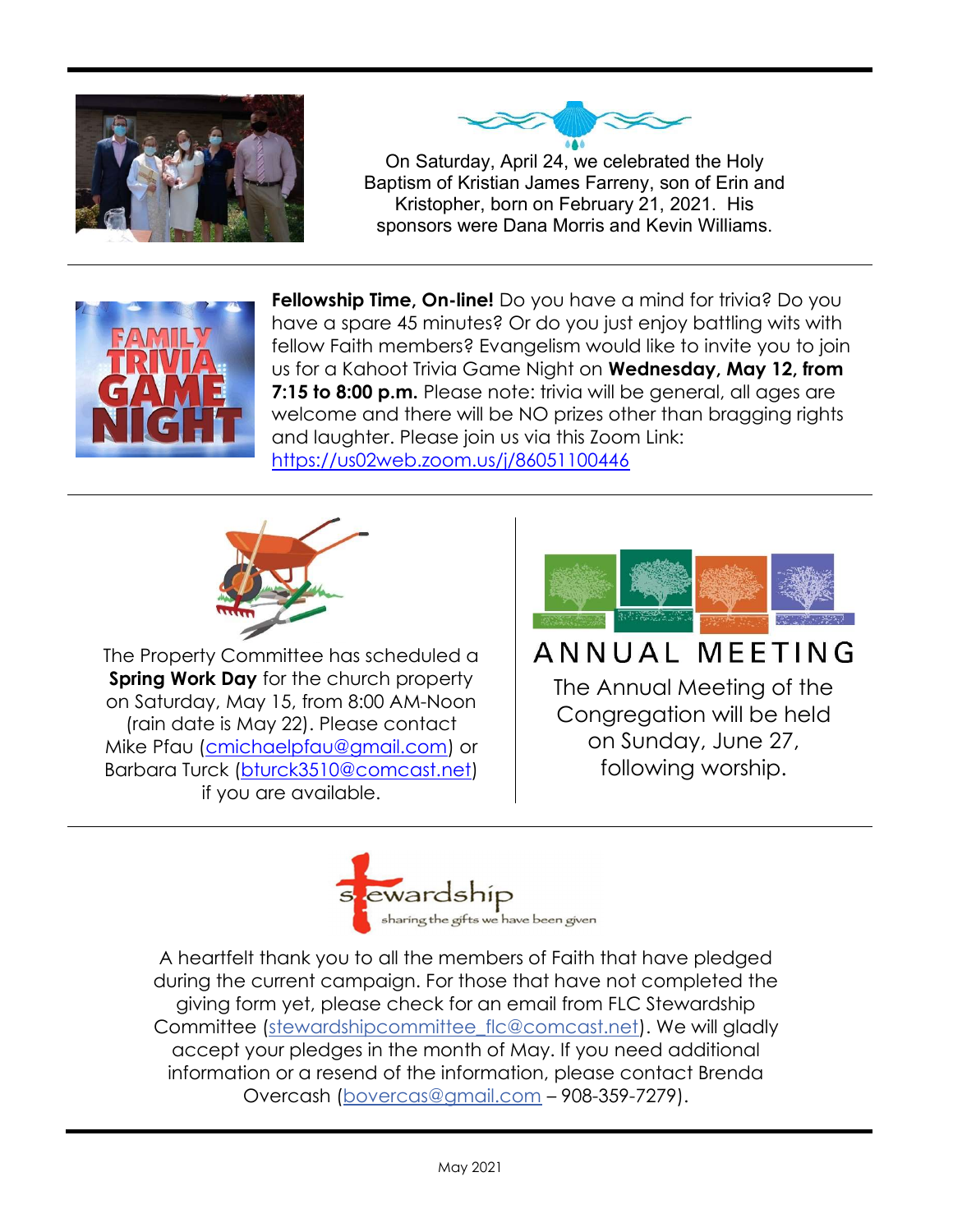#### Hospital Stays/Prayer List Updates

Please notify the church office with any additions, deletions or changes to our prayer concerns or when you or someone you love is hospitalized (also when you or your loved one is released from the hospital).

#### Need or want to talk with the Pastor?

Please call the church office at (908) 369-3201 or you may email Pastor Jill at pastorcollict@verizon.net.

### Please keep in your prayers…



- 
- 
- 
- 
- 
- + Megan Barlow + Karen Blumenthal + Florette Bodmer
- + Martin Boer + Lorraine Capobianco + Betty Hannum
- + Rudy Harding + Bruce Hixson + Tara Joswick
- + Christine Kennette + Pastor Zimmermann + Jonathan Stein
	-
- 
- 
- 
- 
- + Carol Suiter + Janice Vahl + Andrew Wishnow



## Our sympathies and prayers are offered for the family and friends of:

Katie Vatter (requested by Tom Marvits Patricia Sporman Richard Mullen (Cathy Stampoulos' father)

- 5/2 Mike Kandell
- 5/3 John Faryniak
- 5/4 Nicholas Christopulos Joseph Gerbino Sarah Turck
- 5/5 Jeff Cowan Nick Fanizzi
- 5/6 Erik Johnson
- 5/7 Jill Hockenbury Vanessa Markota Andy Ossman
- 5/8 Joel Barlow Jack Marvits Melissa Nobile
- 5/10 Daniel Illein Lauren West



- 5/11 Paul Ludwig, Jr. Cassidy Telewoda
- 5/12 Susan Flynn
- 5/13 Karen Blumenthal Corinne Magliaro
- 5/14 Kendall Crow Christine Mastakas Heather Rutherford
- 5/18 Benjamin Magliaro
- 5/19 Kate Truncale
- 5/20 Cathy Stampoulos
- 5/22 Kyle Rutherford Cathy Staszczyk
- 5/23 Linda Gerbino
- 5/26 Tom Ramsey
- 5/29 Aidan Adamo Jeffrey Mallon Ginny Williams
- 5/30 Tom Williams
- 5/31 Tina Greco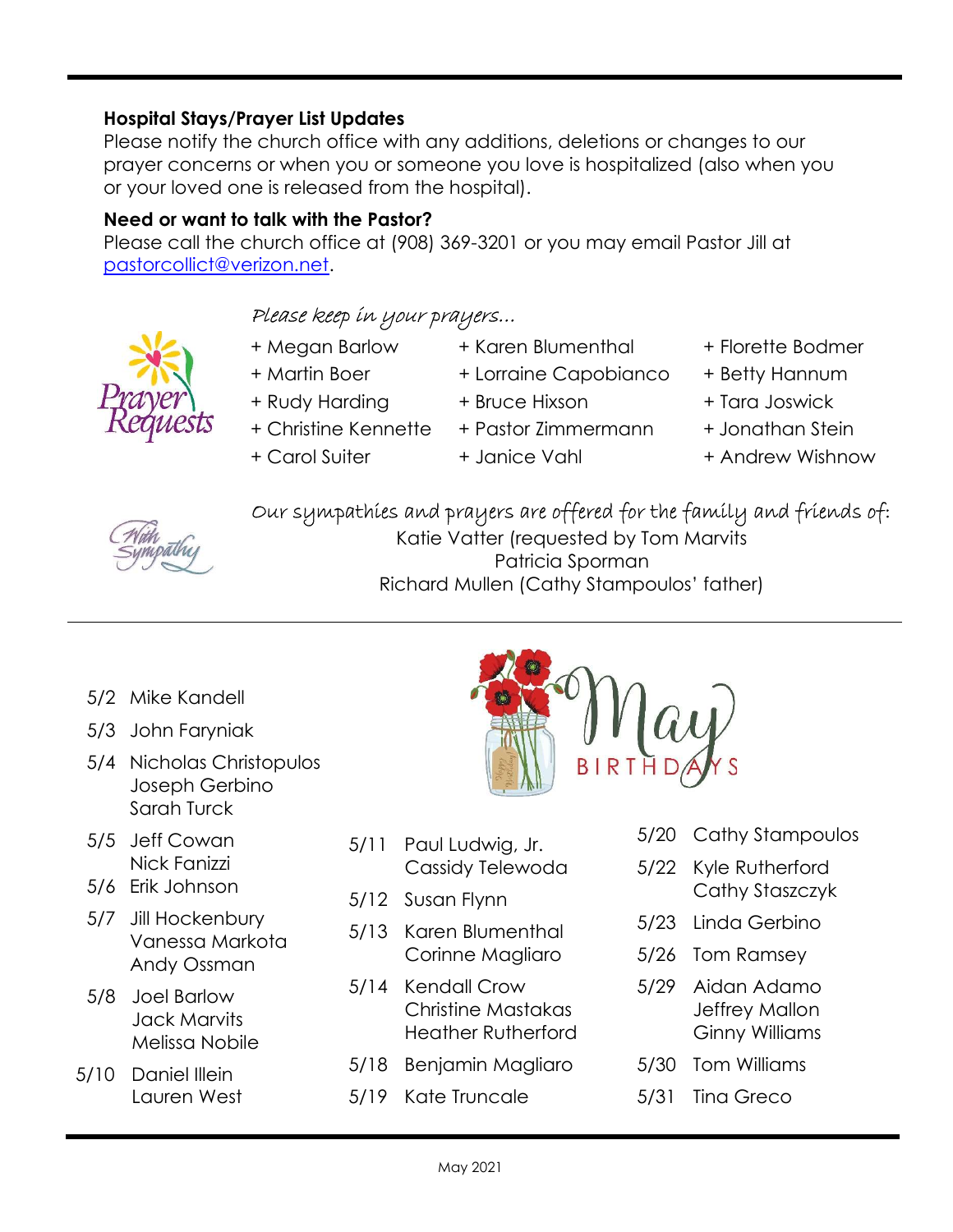

Thank you to all who have faithfully continued to support our ministries while the building has been closed. We ask that you continue to prayerfully consider how you can support these ministries, while not physically present. As always, your regular offering (with or without an envelope) can be mailed directly to the church office (381 South Branch Road, Hillsborough, NJ 08844). In addition, the Finance and Stewardship committees have worked together to provide two additional options. There

is a link on Faith's website, www.faithlutherannj.org/giving/ that will allow a person to give to a variety of ministries/funds using a bank account, debit or credit card. The same giving options are also available via an app (GivePlus or Give+) that can be installed on your smartphone. With either online giving option, it is easy to create an account, set Faith Lutheran as your church of choice and donate to different funds. Please contact the church office with any questions.



#### Faith Lutheran Church Operating Fund Statement of Revenues and Expenses For the ten months ending March 31, 2021

|                                   | <b>Approved</b> |               | <b>Year to Date</b> |  |
|-----------------------------------|-----------------|---------------|---------------------|--|
|                                   | <b>Budget</b>   | <b>Budget</b> | <b>Actual</b>       |  |
| <b>Revenue</b>                    |                 |               |                     |  |
| Envelopes                         | \$<br>262,116   | 215,860       | 222,694             |  |
| Other                             | 15,930          | 12,217        | 6,920               |  |
| <b>Total Revenue</b>              | 278,046         | 228,077       | 229,614             |  |
| <b>Expenses</b>                   |                 |               |                     |  |
| <b>Total Mutual Ministry</b>      | 211,818         | 175,794       | 140,057             |  |
| <b>Total Worship &amp; Music</b>  | 4,554           | 3,792         | 963                 |  |
| <b>Total Property Maintenance</b> | 60,031          | 51,125        | 44,372              |  |
| <b>Total Christian Education</b>  | 2,475           | 2,321         | 2,463               |  |
| <b>Total Youth</b>                | 1,200           | 947           | 1,624               |  |
| <b>Total Evangelism</b>           | 2,240           | 1,410         | 654                 |  |
| <b>Total Social Ministry</b>      | 25,299          | 21,083        | 21,541              |  |
| <b>Total Finance</b>              | 42,160          | 35,250        | 35,579              |  |
| <b>Total Stewardship</b>          | 600             |               |                     |  |
| Capital Improvement Fund          | 5,000           |               |                     |  |
| <b>Equipment Fund</b>             | 1,000           |               |                     |  |
| <b>Total Expenses</b>             | 356,377         | 291,721       | 247,254             |  |
| Income (Loss) Before Budget Gap   | (78, 331)       | (63, 644)     | (17, 640)           |  |
| <b>Budget Gap</b>                 | 78,331          | 63,644        |                     |  |
| Income (Loss)                     | \$              | 0             | (17, 640)           |  |